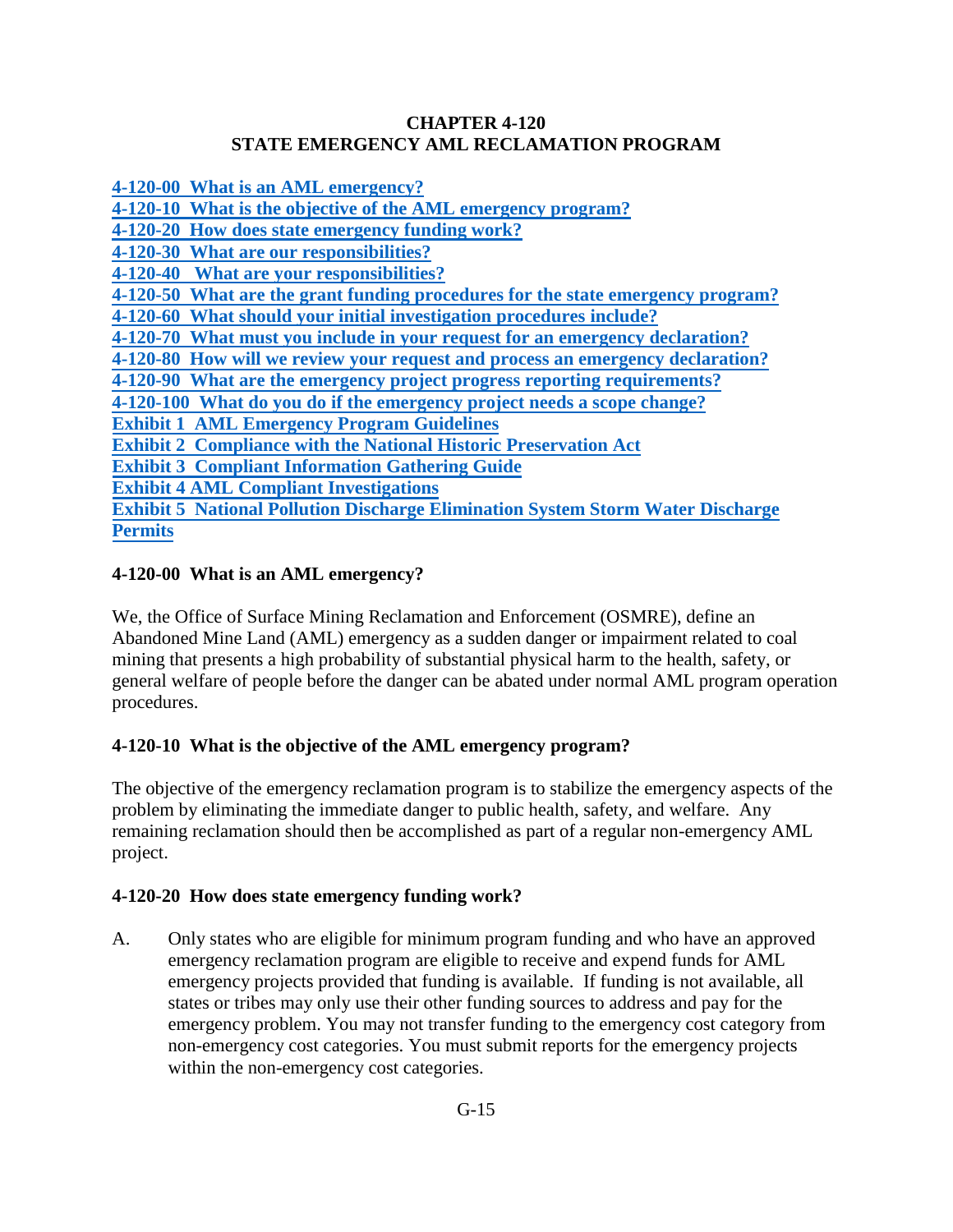- B. Sites must be eligible for AML funding. See FAM [Chapter 4-100](https://www.osmre.gov/lrg/fam/4-100.pdf) for more information on site eligibility.
- C. You can only use emergency program grant funds for emergency hazard abatement. Emergency funding is limited. To be fair to other programs, we cannot allow you to use emergency funds for any additional work beyond what is necessary to abate the hazard.
- D. A major consideration of the emergency program is determining the proper split between the use of emergency, and non-emergency AML funds to fully reclaim a problem area when the use of emergency funds is required to address the problem quickly. We will monitor your use of emergency funds in the same manner as we monitor your use of other AML funds. When you determine that a problem should be reclaimed using both emergency and non-emergency project funds, use the following procedures.
	- 1. Consult with us before we define the extent and scope of the emergency. If we agree that a problem should be reclaimed using both emergency and nonemergency funding, we will make the final determination concerning how much of a project should be funded with emergency funds.
	- 2. You will determine the extent and scope of non-emergency work.
	- 3. You are responsible for managing the emergency funds to ensure that funding limits are not exceeded.
- E. You cannot use emergency program funds for any of the following types of high priority projects.
	- 1. Exploratory and design work for projects which have the potential to deteriorate into emergencies.
	- 2. Projects which need prompt attention but require considerable evaluation efforts.
	- 3. Projects which will require more than six months to complete.

### <span id="page-1-0"></span>**4-120-30 What are our responsibilities?**

Our regional or field office will perform the following functions.

- A. Receive and review applications and awarding assistance agreements.
- B. Declare emergencies. We will determine whether the problem meets the definition of emergency under 30 CFR 700.5, and our emergency program guidelines (see [Exhibit 1](#page-8-0) at the end of this chapter). We also approve the scope of work necessary to abate the emergency.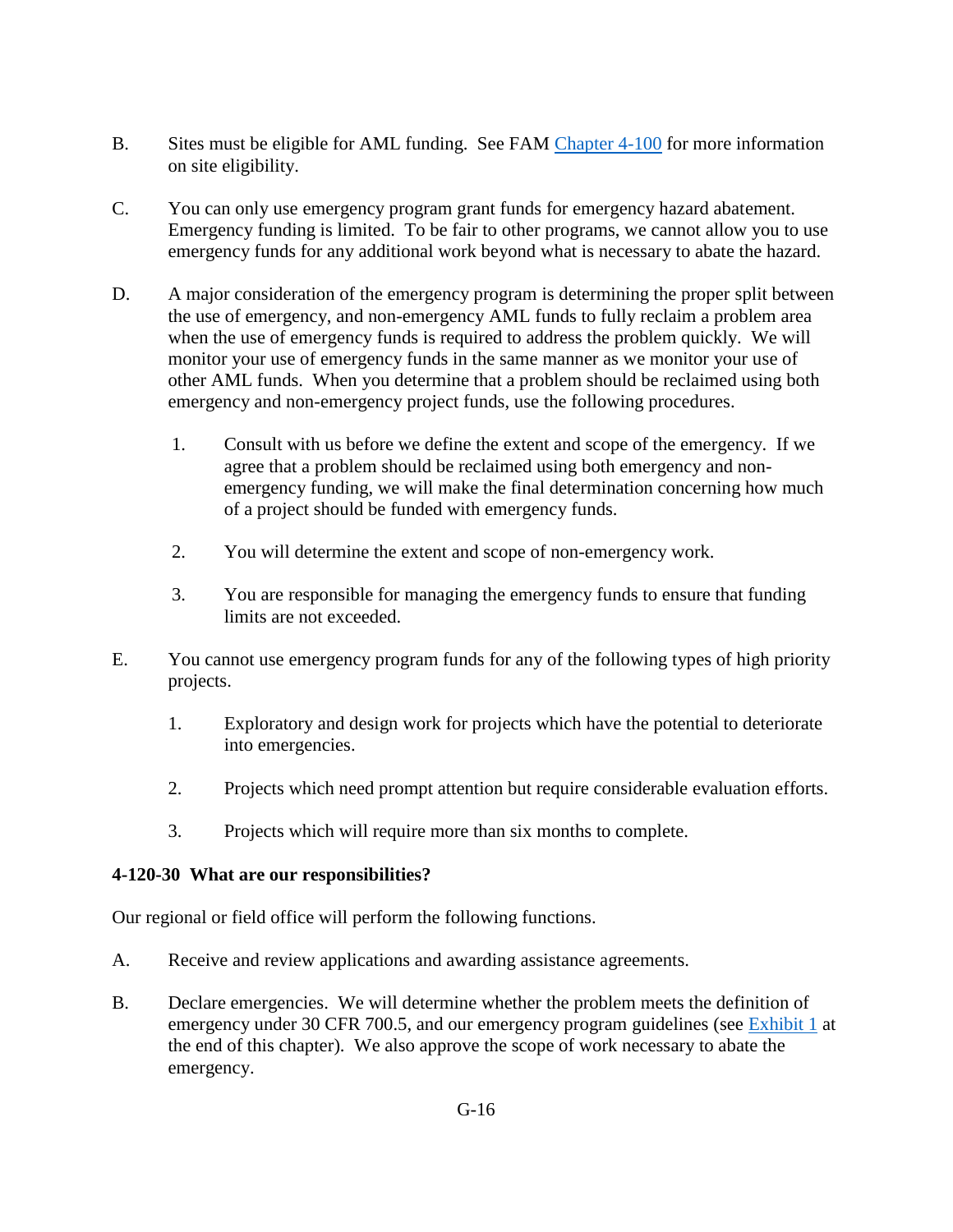- C. Work with you to ensure appropriate use of emergency funds.
- D. Assure compliance with National Environmental Policy Act, P.L. 91-190, (NEPA) and OSMRE REG-1, *Handbook on Procedures for Implementing the National Environmental Policy Act* (*[NEPA Handbook](https://www.osmre.gov/lrg/nepa.shtm)*) (Revised 2019).
- E. Assure compliance with the National Historic Preservation Act, P.L. 89-665, (NHPA). (See [Exhibit 2](#page-11-0) of this chapter for more information.)
- F. Assure that you have met the requirements of the Endangered Species Act, P.L. 93-205, the Clean Water Act, P.L. 92-500, and any other applicable Federal, state or tribal, and local laws imposed for the protection of the environment.
- G. Monitor performance of reclamation activities and expenditure of emergency grant funds.

#### <span id="page-2-0"></span>**4-120-40 What are your responsibilities?**

You must perform the following functions.

- A. Respond to emergency complaints, tracking complaints and individual reclamation project progress, and monitoring all emergency program costs.
- B. Ensure that emergency abatement activities are conducted in accordance with your approved reclamation plan, and the guidelines in [Exhibit 1](#page-8-0) of this chapter.
- C. Ensure that project funds are properly allocated and expended when projects contain both emergency and non-emergency work.
- A. Assist us in complying with NEPA, our *[NEPA Handbook](https://www.osmre.gov/lrg/nepa.shtm)*, and the National Historic Preservation Act (NHPA).
- E. Comply with the Endangered Species Act, the Clean Water Act, and any other applicable Federal, state or tribal, and local laws imposed for the protection of the environment.
- F. Award and manage contracts for services necessary to abate emergency conditions, including rights of entry, appraisals, and other realty requirements.

#### <span id="page-2-1"></span>**4-120-50 What are the grant funding procedures for the state emergency program?**

- A. If you require emergency project funding, you may submit an amendment application for specific emergency project costs.
- D. We normally approve emergency program funding for a period of one year.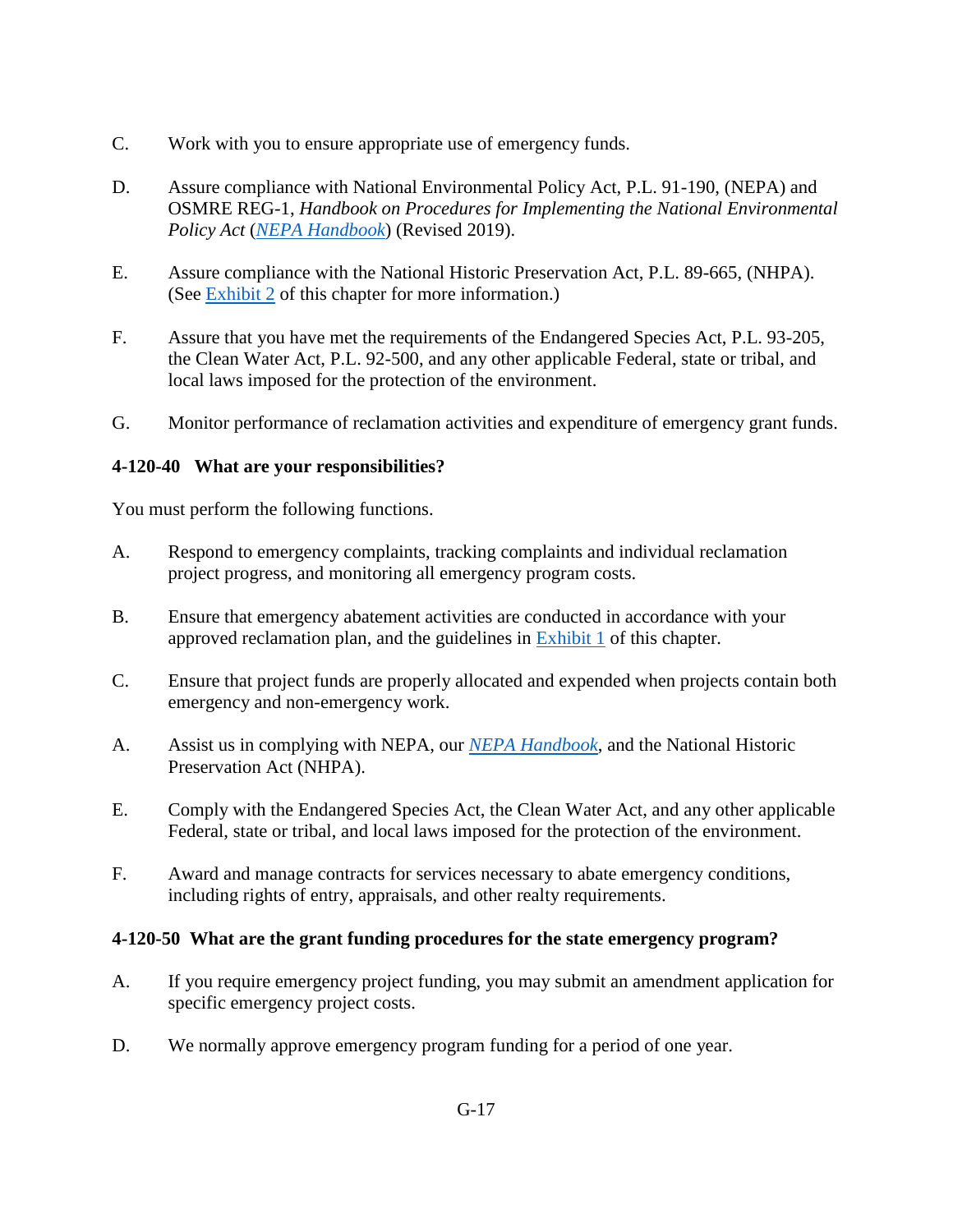E. We will deobligate any funds unexpended at the end of the one year performance period.

# <span id="page-3-0"></span>**4-120-60 What should your initial investigation procedures include?**

- A. You perform initial investigations of AML citizen complaints. However, we encourage you to contact us to determine if a joint inspection is practical.
- B. You should normally use the following procedures for your initial investigation.
	- 1. Visit the problem site within two working days after receipt of the complaint. If the problem appears to be of an emergency nature, promptly notify our regional or field office. We can provide assistance if needed.
	- 2. Your field investigation should obtain all pertinent information. See [Exhibit 3,](#page-14-0) *Complaint Information Gathering Guide*, and [Exhibit 4,](#page-15-0) *AML Compliant Investigation*," for guidance on the information needed.
	- 3. Note any procedures required by NEPA (see the *[NEPA Handbook](https://www.osmre.gov/lrg/nepa.shtm)* for more information), NHPA, Endangered Species Act, Clean Water Act, or any other Federal, state or tribal, or local requirements imposed for protection of the environment.
	- 4. If appropriate, notify emergency assistance organizations and local authorities of conditions at the site so that they can take immediate protective steps such as fencing or street closing.
	- 5. Determine if local or other state or tribal institutions, such as the county highway department, can and will correct the problem.
	- 6. If you should need non-emergency funds to complete reclaiming the site, you should discuss the situation with us. If non-emergency funds are needed, you should take action to get the necessary funds, or to include the problem in your AML inventory.
	- 7. If required, get information necessary for an appraisal.

# <span id="page-3-1"></span>**4-120-70 What must you include in your request for an emergency declaration?**

Regardless of funding source, you must submit the following materials to us for each proposed emergency before we can declare it. However, in certain situations we may agree to declare an emergency with only the information we need immediately, and allow you to provide the remaining information afterward. The size of the project usually determines how much discussion you need about abatement alternatives.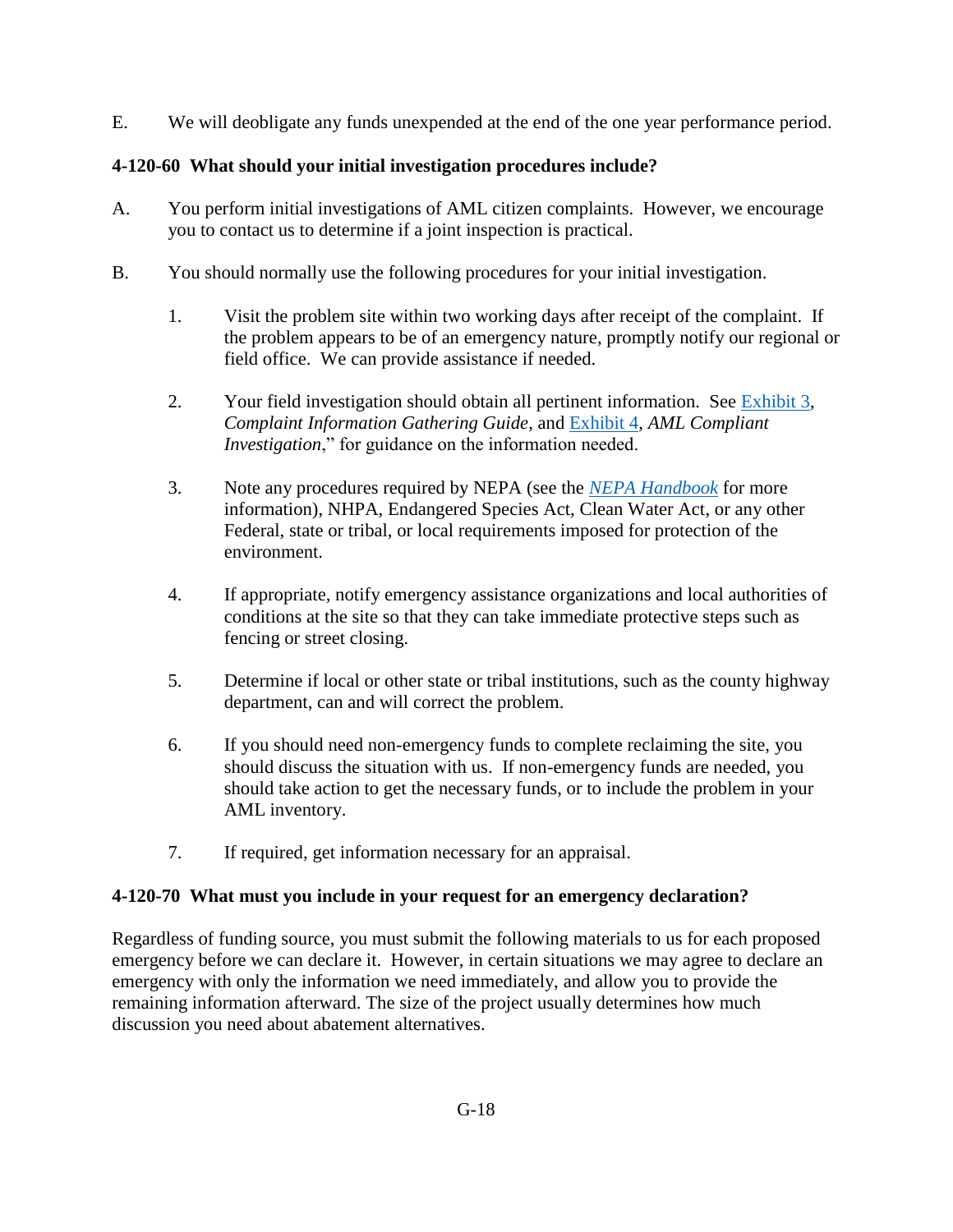- A. Your investigation report. You may use an optional [OSM-51](http://www.osmre.gov/resources/forms/OSM51.pdf) form, a state form, or any narrative or bullet-type description to provide the following information.
	- 1. Project objective: Describe the project objective in relation to the definition of an emergency (a sudden danger or impairment that presents a high probability of substantial physical harm to the health, safety, or general welfare of people before the danger can be abated under normal program operation procedures). Show how the project will abate the danger. Evaluate alternative abatement methods if there are any, to show that the most effective, and cost efficient method is being used.
	- 2. Approach: Briefly describe the project schedule, scope of work, and expected accomplishments.
	- 3. Bonds: Identify the existence or absence of any bonds or other financial guarantees associated with the disturbed area, and provide specific details on those which have been released, forfeited and expended, or are otherwise unavailable. If a bond or other financial guarantee has been forfeited but not expended, it must be applied to the work to be done. A commitment to do that from the holder of the bond is required. This commitment may initially be verbal, documented in a telephone log, but a written commitment must follow. If the amount of the unexpended bond funds or other applicable financial guarantees is inadequate to complete emergency reclamation, you can use emergency funds.
	- 4. Non-emergency work: Estimate the cost of any non-emergency work associated with the emergency project. You may not use emergency funds to complete the non-emergency portion of a project. Indicate whether non-emergency funds will be available to complete the reclamation, or whether the non-emergency portion will be included in your inventory for future funding.
	- 5. Maps: Include maps showing location of the problem and of any active mining in the area.
- B. Approval. An authorized official of your organization must sign or approve your recommendation for emergency action.

### **4-120-80 How will we review your request and process an emergency declaration?**

- A. Upon receipt of your request for emergency declaration, we will review the information and ensure that the project meets the requirements listed below. We may visit the site to verify the information contained in your report.
	- 1. The project meets the criteria for an emergency.
	- 2. The scope of work is reasonable to abate the emergency hazard.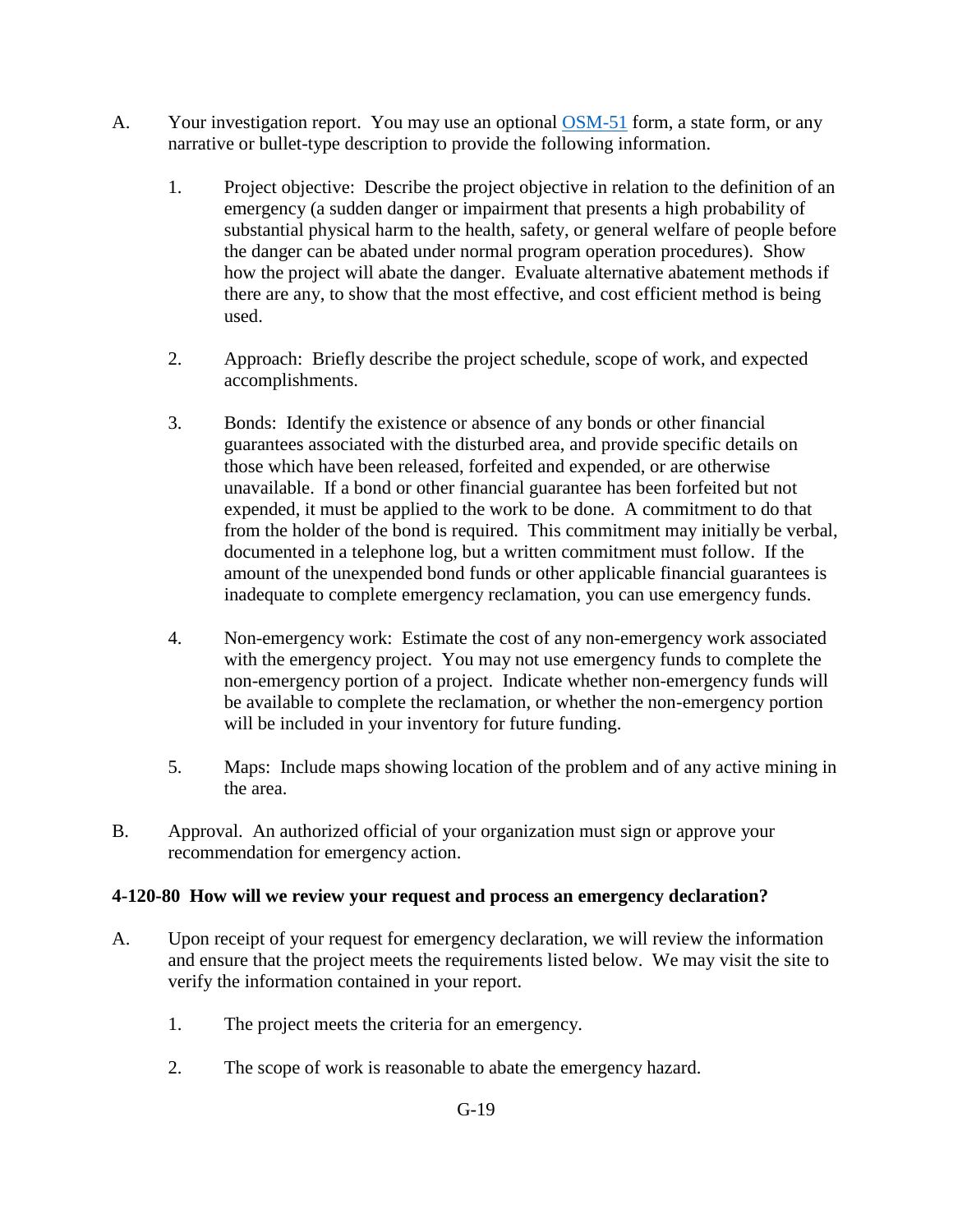- 3. An authorized official of your state or tribe signed or approved the emergency recommendation and scope of work.
- 4. If the project is in proximity to any active mining or mined area, or we may reasonably expect that reclamation activities could impact such an area, we will contact the appropriate Federal and/or state or tribal Mine Safety and Health Administration agency to determine if site conditions or probable reclamation activities could affect the health and safety of mine workers. We have discretion to apply the "proximity" and "reasonably expect" criteria based on the specific site conditions.
- 5. The project will comply with NEPA and NHPA. The state or tribe will comply with the Endangered Species Act, Clean Water Act, and any other Federal, state or tribal, and local requirements imposed for the protection of the environment.
- 6. The request includes the information on the status of any bond(s) or other financial guarantee(s) associated with the disturbed area as required in the previous section.
- 7. If part of the site will be referred to or funded by the non-emergency program, there is documentation of planned coordination with the non-emergency AML program.
- B. We will process the emergency declaration as follows.
	- 1. We declare an emergency by signing a Finding of Fact/Authorization To Proceed (ATP). The Finding of Fact certifies that the problem meets the criteria of an emergency, and qualifies for available emergency funding. It also serves as the point of Federal action, authorizing you to proceed with reclamation work on the site.
	- 2. Our authorized official must approve the Finding of Fact. We should complete this approval within two working days of receiving your information.
	- 3. We may approve a limited emergency response based on verbal information when we determine that delaying issuing a Finding of Fact until all required information is available could result in substantial physical harm to the health, safety, or general welfare of people. Before doing so, we must assure that you or we have met the environmental compliance requirements applicable when emergency circumstances at the site require immediate abatement action. We can later approve an expanded scope of work after receiving and reviewing more complete information.
	- 4. The Finding of Fact must include the following information: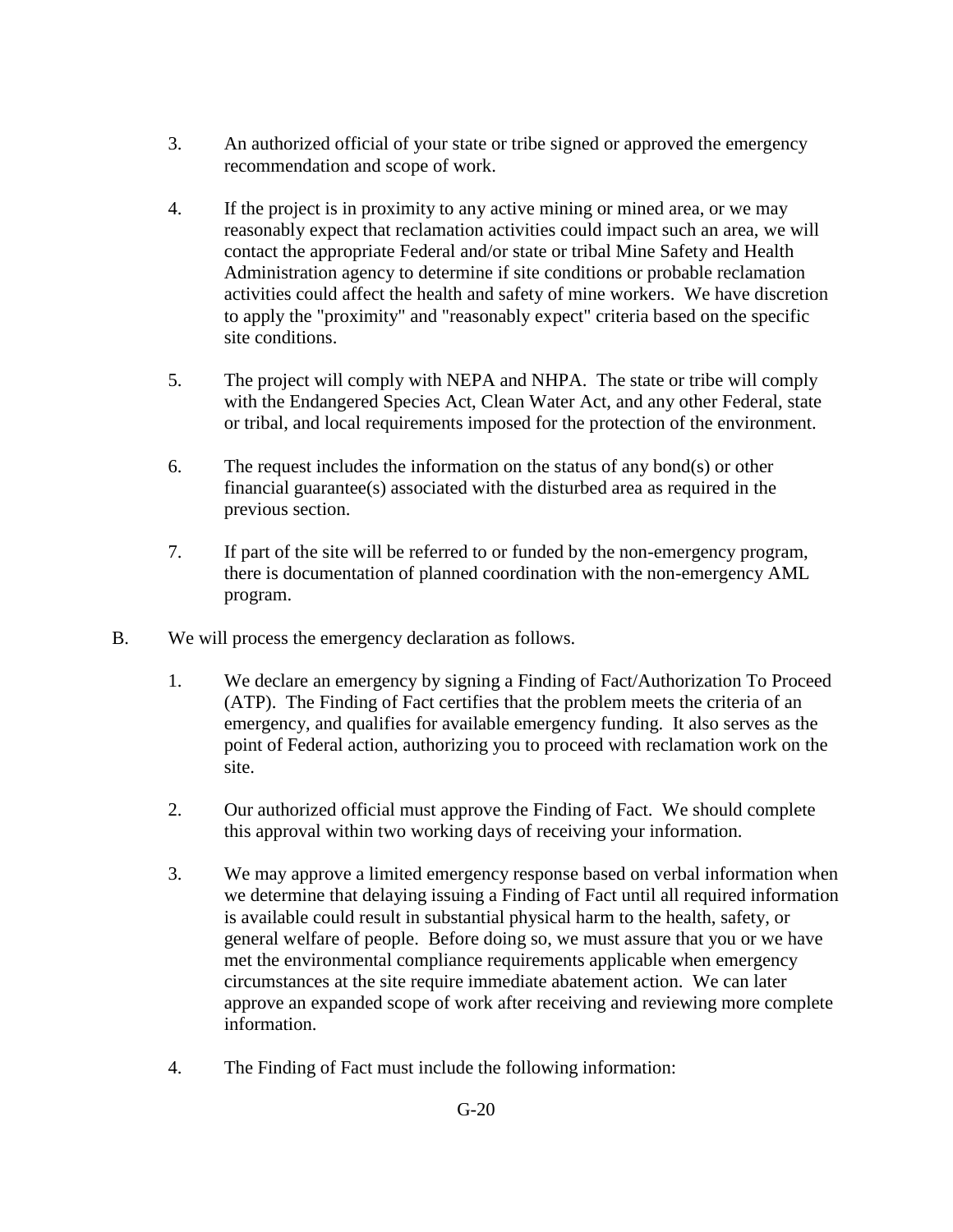- a. Project name and other identifying information. Include the Problem Area (PA) number if the problem is in the Enhanced Abandoned Mine Land Inventory System (e-AMLIS).
- b. Project location should be specifically stated and detailed as to street, township, and county.
- c. Condition which requires emergency abatement.
- d. Declaration that the project meets the definition of an emergency using the criteria given in [Exhibit 1.](#page-8-0)
- e. Scope of work, including the following:
	- (1) A description of actions to be taken, and an explanation why those actions are necessary to stabilize the emergency aspects of the problem by eliminating the danger to public health, safety, and general welfare.
	- (2) Documenting planned coordination with the recipient's nonemergency AML program if a portion of the problem is to be reclaimed using emergency program funds and the remainder reclaimed or funded under the recipient's non-emergency AML program.
- f. Documented compliance with NEPA and our *[NEPA Handbook](https://www.osmre.gov/lrg/nepa.shtm)*. If there is an immediate threat of substantial physical harm, and the emergency action must be completed before the required NEPA document can be completed, you may submit environmental and other information to assist us in making the required determination.
- g. Documented compliance with NHPA.
- 5. If the project appears to be an emergency, our reviewer prepares and signs the Finding of Fact/ATP, and forwards it to our authorized official for approval and signature. We will notify you immediately that the emergency has been approved; we will send you a copy of the signed Finding of Fact/ATP.
- C. Emergency Denial. If we determine that a complaint does not constitute an AML emergency, we must give you a written determination within two working days. If you determine it to be an eligible high priority AML problem, we may assist you in submitting timely NEPA documentation. Special consideration should be given to those problems which do not currently meet the criteria for emergency declaration but which may deteriorate into emergencies if not reclaimed promptly. As appropriate on a case-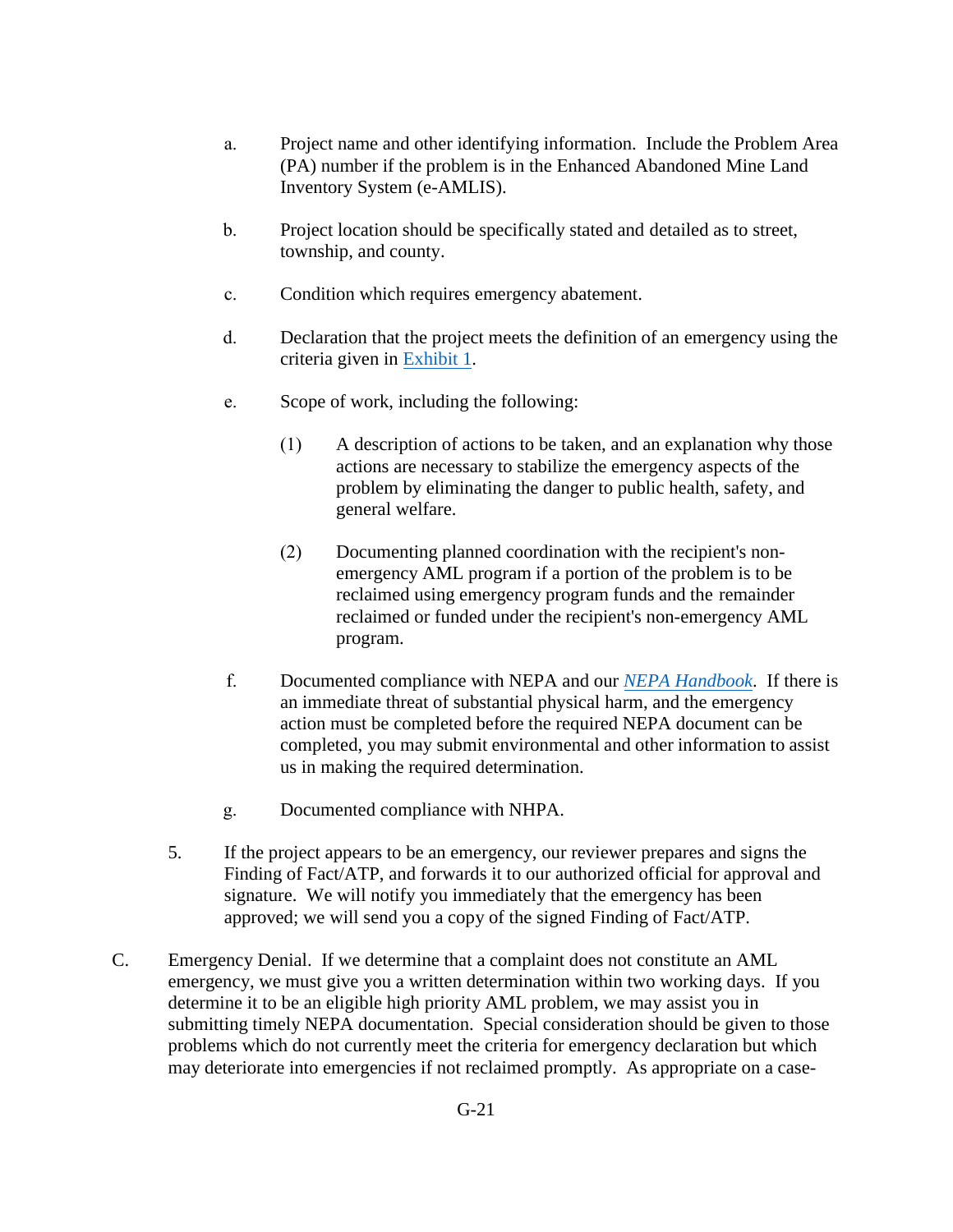by-case basis, this assistance could include help with the documentation to enter the problem in e-AMLIS, preparation of the Environmental document, or other technical assistance as needed. Contact our regional or field office to request assistance.

## <span id="page-7-0"></span>**4-120-90 What are the emergency project progress reporting requirements?**

- A. You must include emergency projects in your annual and final AML performance reports (see [Chapter 4-230](https://www.osmre.gov/lrg/fam/4-230.pdf) for information on reporting). Your performance report narrative must include the following information on emergency projects.
	- 1. Name of project.
	- 2. Date work started on project.
	- 3. Discussion of abatement measures and their success or failure.
	- 4. Original contract(s) cost estimates.
	- 5. Final project cost.
	- 6. Date work was completed on the project. (Do not include final revegetation if it was delayed awaiting proper weather conditions)
- B. You must enter AML inventory information into e-AMLIS for all approved emergency projects at project completion to show your accomplishments.

### <span id="page-7-1"></span>**4-120-100 What do you do if the emergency project needs a scope change?**

Generally, our approval is not necessary for changes to the scope of an emergency project. However, you must address the impact of the scope change on the environmental documents using the appropriate alternative below.

- A. If you prepared the NEPA related documents and conducted the required consultations, you must prepare any necessary revised documents to address additional environmental impacts from the proposed scope change, and submit those documents to us.
- B. If we prepared the NEPA related documents and conducted the required consultations, you must notify us prior to making changes in the scope of work. We will review the existing NEPA document and findings, and change the existing documents as necessary. Additional findings must be made to ensure that the proposed changes are in conformance with applicable requirements.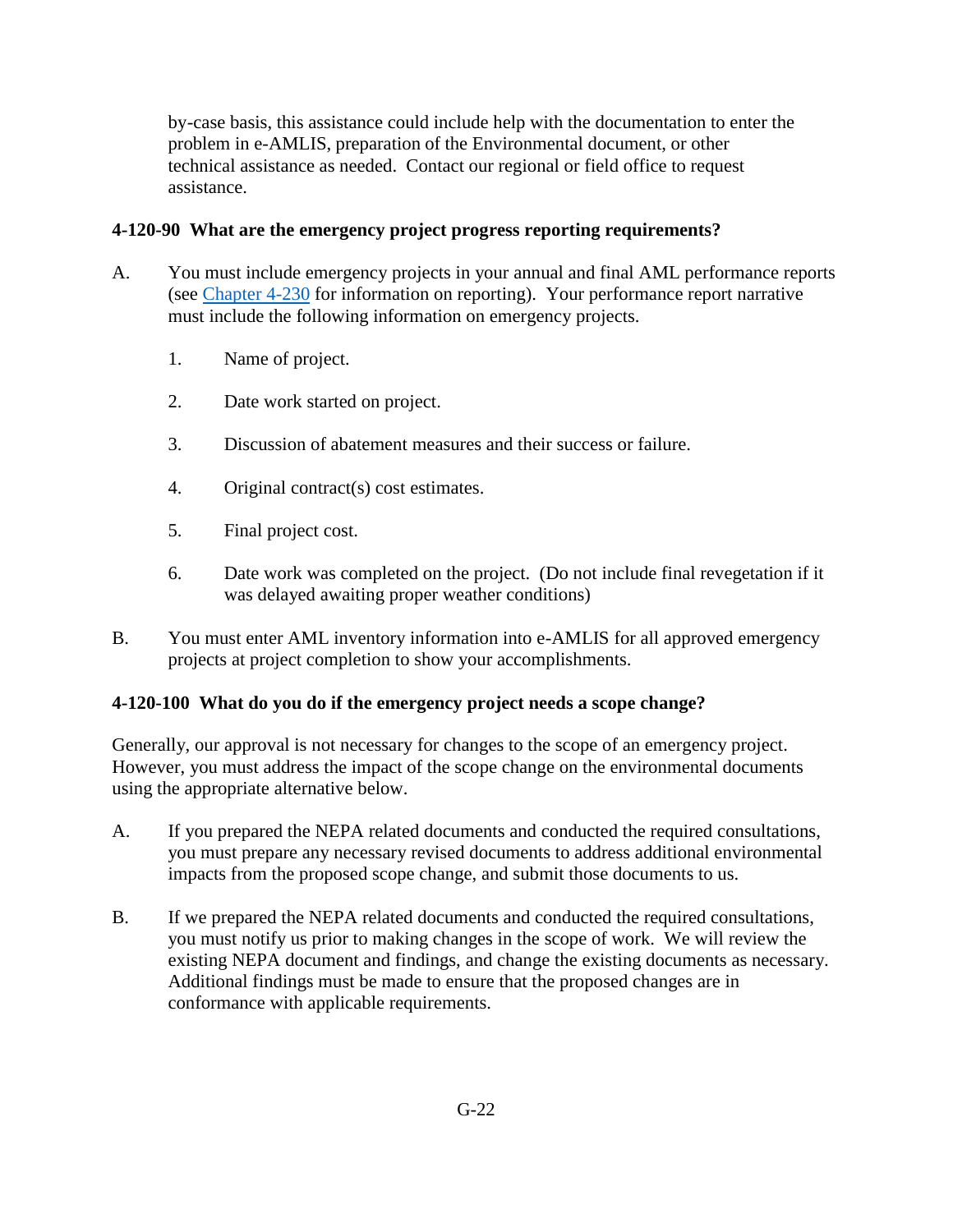### **AML EMERGENCY PROGRAM GUIDELINES**

### <span id="page-8-0"></span>1. Emergency Criteria

As defined in 30 CFR 700.5 an emergency is a sudden danger or impairment that presents a high probability of substantial physical harm to the health, safety, or general welfare of people before the danger can be abated under normal program operation procedures. For an AML problem to be declared an emergency the answers to the following three questions must be yes.

- a. Was there a sudden event?
- b. Is there a high probability of substantial physical harm to the health, safety, or general welfare of people?
- c. Does the emergency condition need to be abated in a time frame that is not possible under normal state/tribal program procedures in order to protect the health, safety, or general welfare of people?

#### 2. Proper Response to Declared Emergencies

The proper amount of emergency reclamation is the amount necessary to stabilize the emergency aspects of the problem by eliminating the immediate danger to public health, safety, and general welfare. Any remaining reclamation should then be accomplished as part of a regular, nonemergency AML project.

Emergency reclamation must be sufficient to stabilize conditions and eliminate the hazards until the remaining non-emergency reclamation can be undertaken. When non-emergency reclamation is needed after abatement of the emergency, the project should be classified as a high priority if the remaining reclamation needs to be done expeditiously. This action will help prevent deterioration of the emergency work already completed.

It is not appropriate to use emergency program funds for exploratory and design work for high priority projects which have the potential to deteriorate into an emergency situation. The design work should be done as part of the normal AML program.

#### 3. Specific Guidance for Selected Types of AML Problems

a. Surface Burning (SB). Surface Burning is an emergency when it threatens to burn occupied dwellings or when it is producing poisonous or dangerous gases, (e.g., carbon monoxide, hydrogen sulfide, etc.) and suddenly begins to threaten people. The presence of poisonous gases must be confirmed through the collection and laboratory analysis of ambient air samples or the use of a hand held monitor.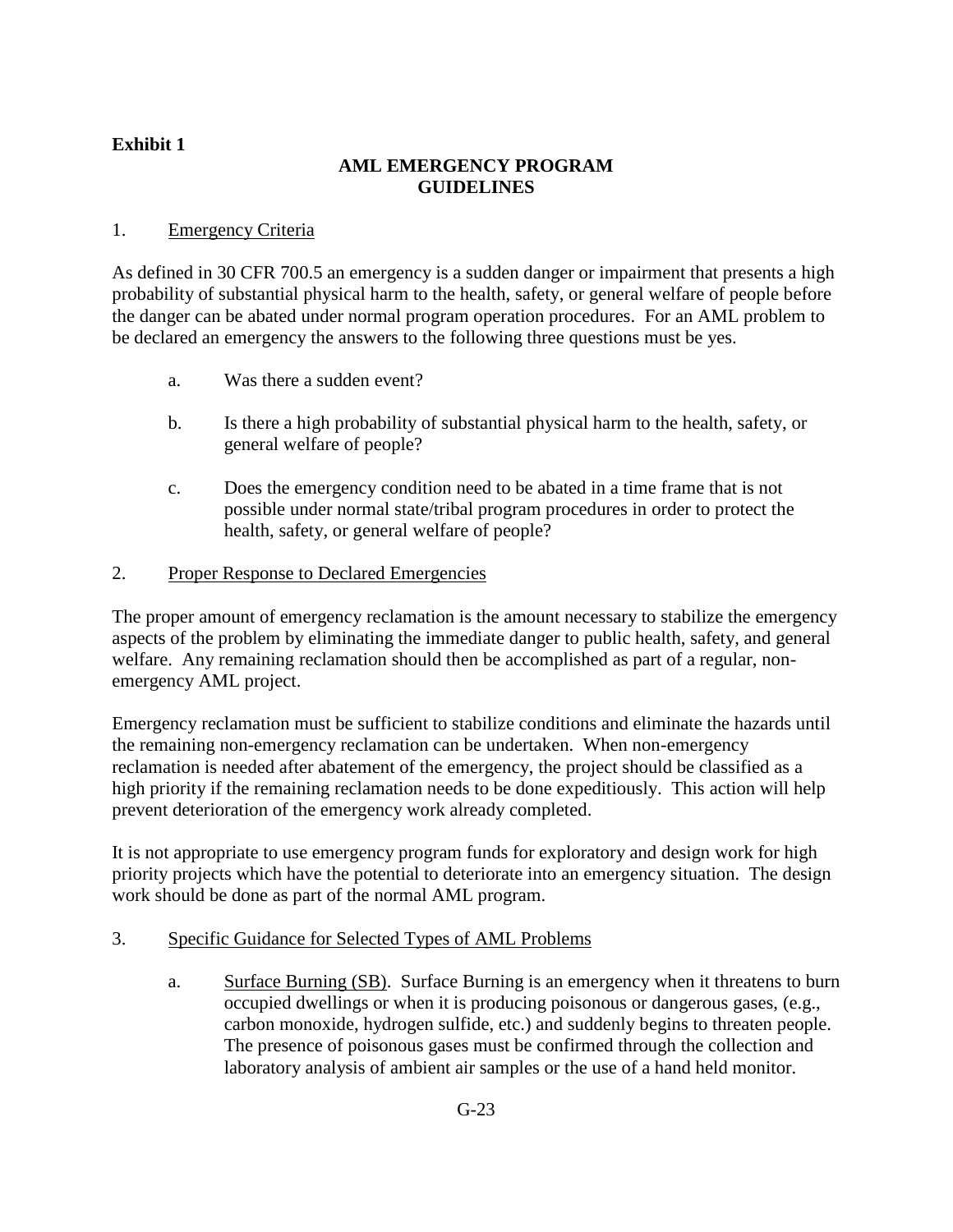Most refuse pile fires are characterized by noxious fumes, smoke, and open fires. While these conditions may be annoying, they do not normally constitute an emergency and should be considered under the regular AML grant program.

When non-emergency fires suddenly expand and threaten any inhabited structure(s) or poisonous gases suddenly begin to threaten people, emergency action will be considered to eliminate the threat.

Refuse fires are easier and cheaper to extinguish if discovered early. Therefore, notwithstanding the criteria for emergency definition discussed above, fires which are discovered at an early stage may be treated as emergencies.

b. Gases/Underground Burning (GUB). Underground mine fires are considered emergencies when they threaten to burn occupied dwellings, either directly or by starting surface fires, or when they produce poisonous or dangerous gases (e.g. carbon monoxide, hydrogen sulfide, etc.). The presence of poisonous gases must be confirmed through the collection and laboratory analysis of ambient air samples or the use of a hand held monitor.

Normally, inventoried underground mine fires are not sudden occurrences and do not present an immediate danger to the public. The states/tribes will, generally, conduct abatement or control procedures through normal program operations. However, emergencies may be declared when these fires suddenly break to the surface or where poisonous gases generated by the fire suddenly begin to threaten people.

As with Surface Burning, underground mine fires are easier and cheaper to extinguish if discovered early. Therefore, notwithstanding the criteria for emergency definition discussed above, fires which are discovered at an early stage may be treated as emergencies.

c. Dangerous Slides (DS). Dangerous slides are emergencies when there is immediate danger to the occupants of dwellings which are, or could be, endangered by the slide. In some cases, a slide may be considered an emergency when it blocks a stream, threatening upstream or downstream flooding. Blockage of roadways and driveways may be considered an emergency if access for emergency vehicles is prevented and no highway maintenance agency can act to clear the roadway.

Where these situations occur, emergency AML work will address only the emergency portion of the landslide. Permanent reclamation of the entire slide area may be considered when the emergency cannot be stabilized without it or it is clearly demonstrated that it is not cost effective to delay full reclamation. Where emergency work abates the emergency but achieves less than permanent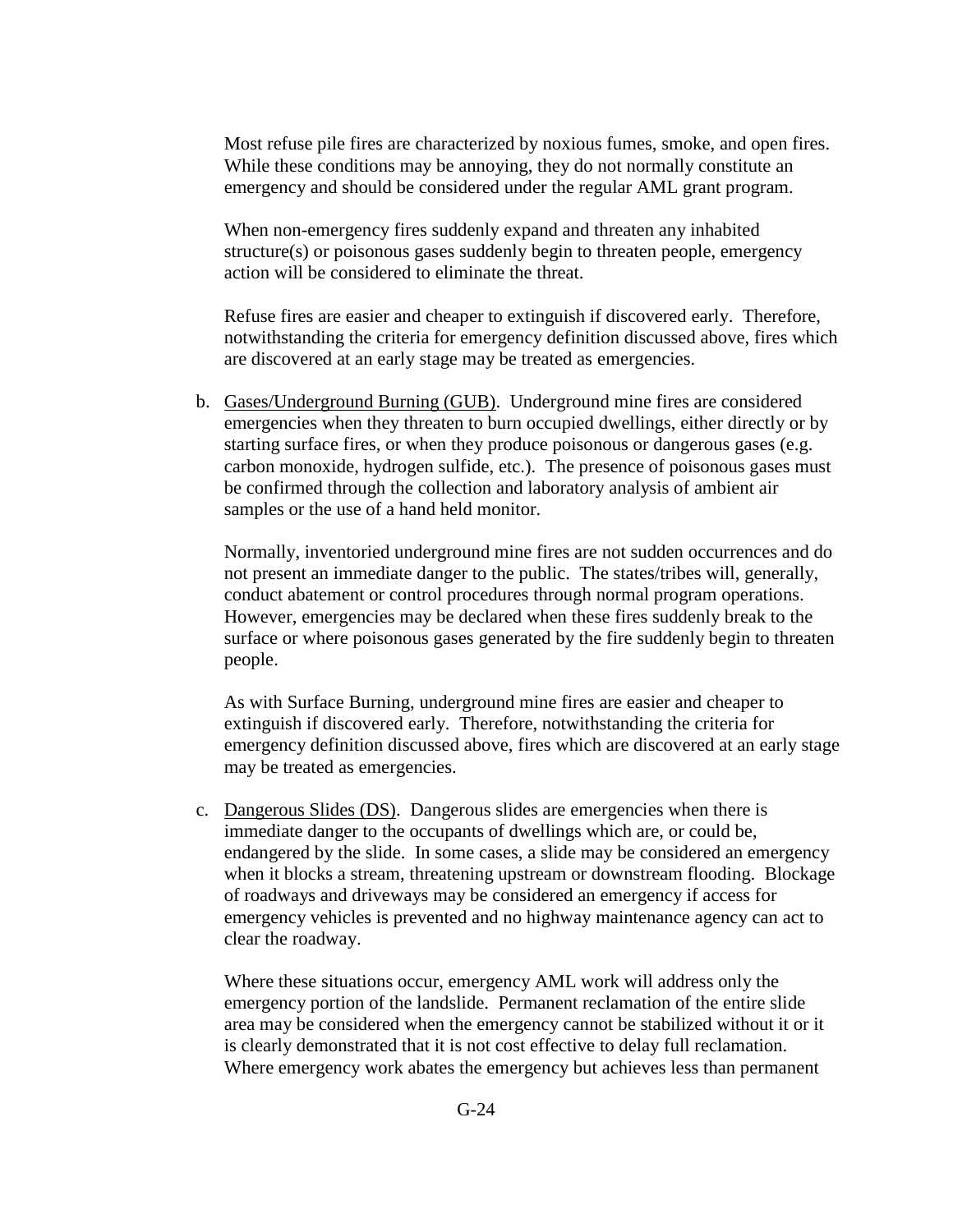reclamation, the remaining work should be considered under the regular AML grant program.

d. Portals (P) and Vertical Openings (VO). Vertical Openings are emergencies when there is a risk of falling into the opening. A portal can be an emergency when there is a substantial danger of entering the opening and being subjected to either fall material (e.g., roof rock or mine timbers) or an inhospitable mine atmosphere, such as methane and /or low oxygen conditions. The possibility of mine explosions from methane buildup would also create an emergency situation.

Historically, mine openings were often capped or sealed at the conclusion of mining with no provisions for continuous maintenance. Subsequent surface activities or vegetation may have covered or hidden these openings. The sudden uncovering of a previously unknown shaft or other mine opening in a populated area will generally be considered an emergency. Open shafts, although previously detected, which are now considered to be in or near populated areas may be treated as emergency work.

An opening which exposes persons to poisonous gases should be declared an emergency. The presence of poisonous gases should be confirmed when this can be done safely and conditions allow meaningful sampling. This may be accomplished through the collection and laboratory analysis of ambient air samples or the use of a hand held monitor.

- e. Subsidence (S). Emergencies resulting from subsidence involve the danger of falling into the opening and/or the risk of damage to occupied dwellings, threatening the safety of occupants. Subsidence damage that significantly affects the structural integrity of occupied dwellings or adversely affects gas or electric lines is usually an emergency. Subsidence beneath a roadway may be treated as an emergency only when a roadway maintenance agency cannot act to correct the problem.
- f. Other Problem Types. While the five problem types above represent those most commonly associated with emergencies, this Directive does not preclude other problem types from being declared an emergency. The problem must meet the emergency criteria as set forth in Section 1 of these guidelines and follow other guidance provided in this Directive.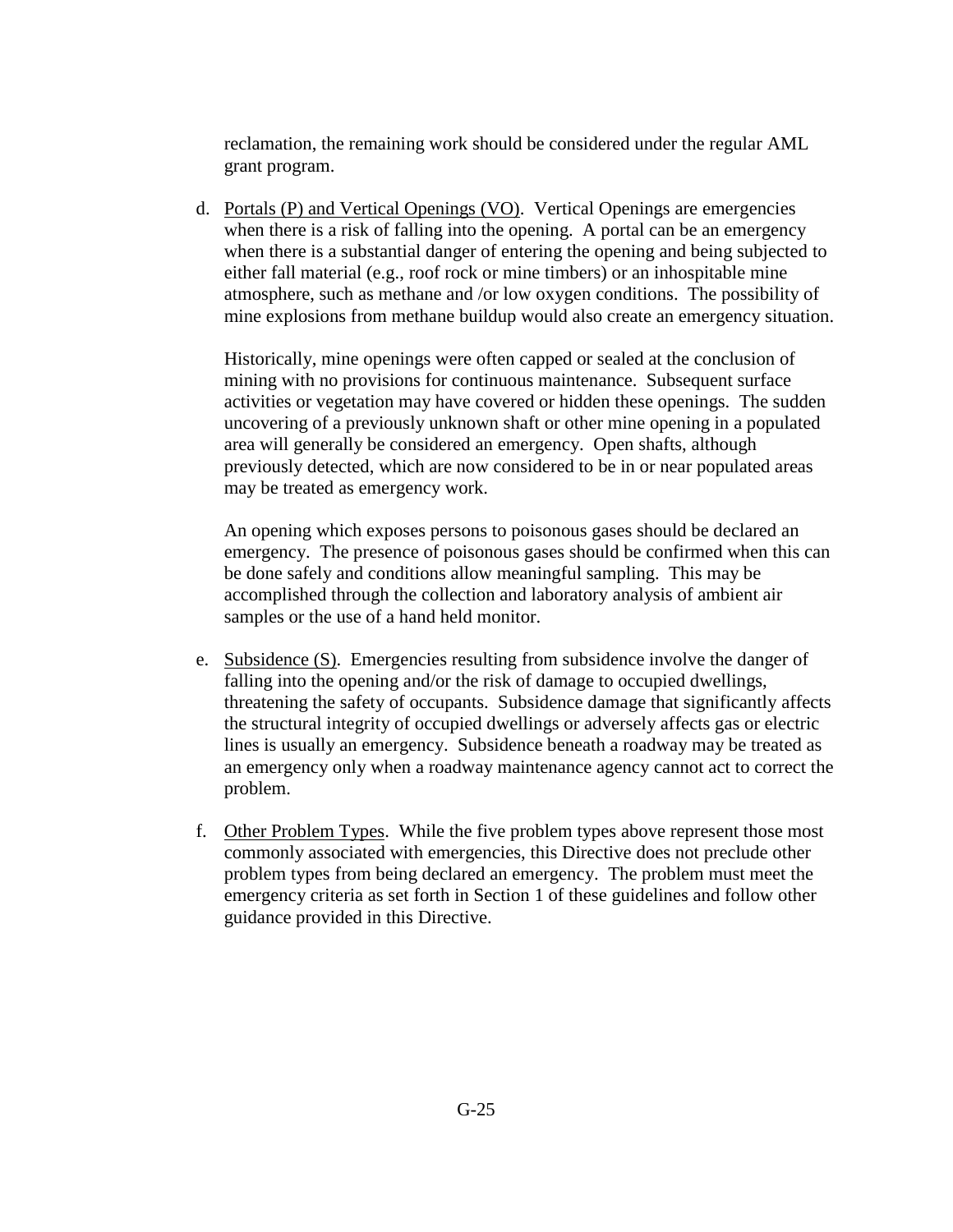## **COMPLIANCE WITH THE NATIONAL HISTORIC PRESERVATION ACT**

<span id="page-11-0"></span>The Advisory Council on Historic Preservation's (ACHP) regulations at 36 CFR Part 800 established procedures to protect historic and archeological resources and implement Section 106 of the National Historic preservation Act (NHPA). NHPA requires a review of Federal emergency projects to determine the effect on historic properties.

Under the Federal Reclamation Program, the Office of Surface Mining Reclamation and Enforcement (OSMRE) is responsible for all the activities set out below. Under state-managed emergency programs, the state is responsible, except that OSMRE decides when immediate action must be taken to protect the public and must document findings in the Finding of Fact.

This appendix sets out the steps to follow when emergency construction can be initiated within 30 days of OSMRE declaring the emergency. If construction cannot be initiated within 30 days of OSMRE declaring the emergency, the regular NHPA procedures must be followed. In no event will an emergency action necessary to prevent substantial physical harm to the health, safety, or general welfare of people be delayed in order to meet NHPA requirements.

The first step in the review process is to determine whether any historic properties might be affected by the emergency project. Historic property includes any prehistoric or historic district, site, building, structure, or object included in, or eligible for inclusion in, the National Register of Historic Places (NR). For the purpose of this directive, the term also includes artifacts, records and remains that are related to and located within such properties. The term "eligible for inclusion in the NR" includes both properties formally determined as such by the Secretary of the Interior and all other properties that meet NR listing criteria at 36 CFR 800.2(e).

While few emergency projects potentially affect historic properties, the following steps should be taken for each emergency project.

1. **If no historic properties are found that may be affected by the emergency abatement project** you will document this in the Finding of Fact for state/tribe managed emergency projects. You must send a copy of the documentation to the state Historical Preservation Officer (SHPO) or tribal leaders. No further steps in the Section 106 process are required.

Please note that, within the context of this appendix, the term SHPO includes tribal leaders if the project is on tribal lands and briefing paper includes the Finding of Fact for state/tribe projects.

2. **If a historic property is found that may be affected by the emergency abatement project**, whoever declares the emergency will contact the SHPO. In consultation with the SHPO, you will use the Criteria of Effect, pursuant to 36 CFR Part 800.9(a), to determine if the historic property will be affected. If all parties are satisfied that the historic property will not be affected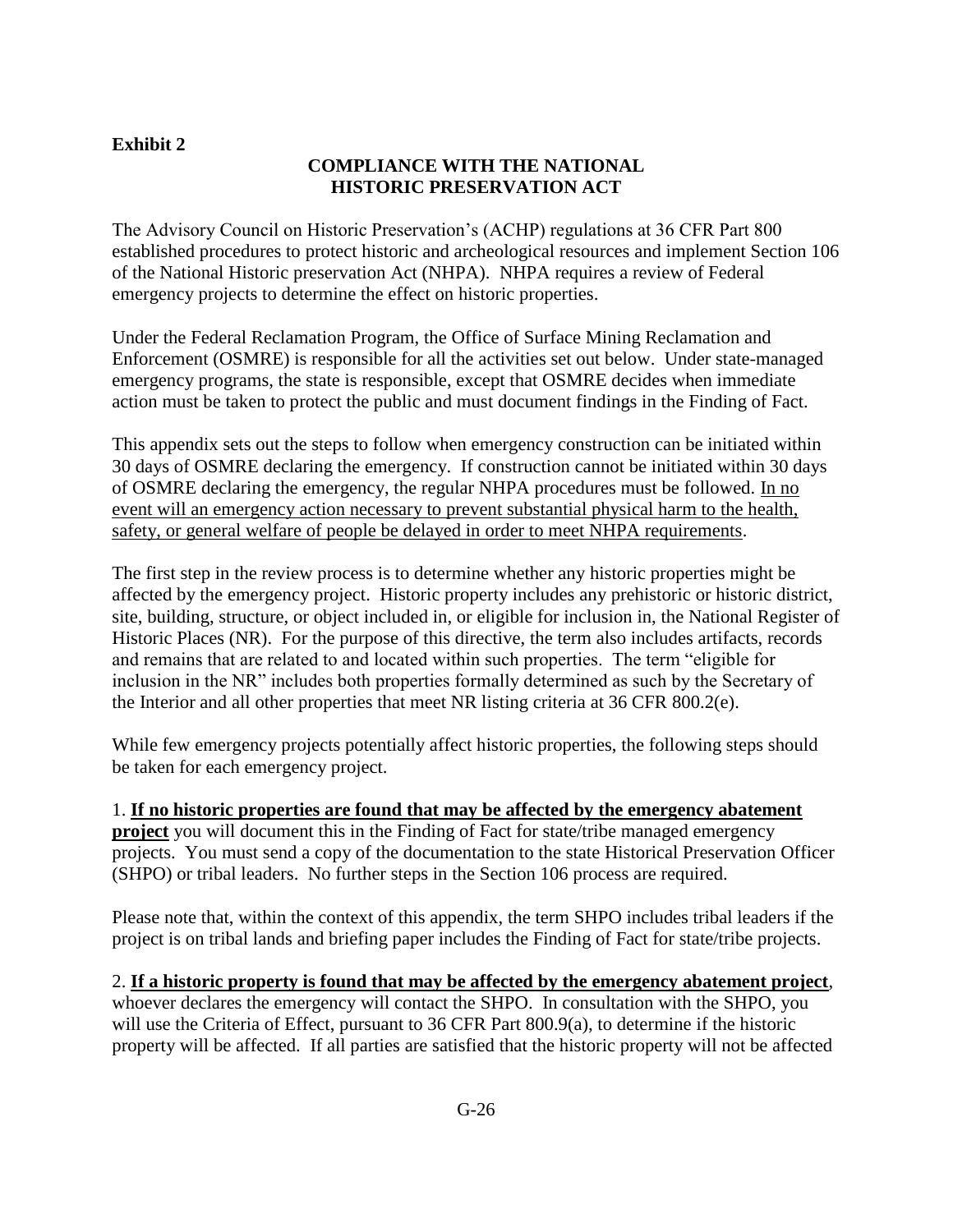this will be noted in the briefing paper. OSMRE/state will photograph the property. No further steps in the Section 106 process are required.

3. **If there are concerns that the emergency abatement may adversely affect a historic property**, all parties will make a reasonable attempt to resolve the concerns before work begins. If the concerns are resolved the briefing paper will:

- (a) describe the historic property and explain how it will may be affected; and
- (b) specify the concerns of the SHPO and explain how they were resolved.

After the abatement has been accomplished, any agreed upon information will be sent to the SHPO and a copy will be included with the emergency project's final report.

## 4. **If the SHPO has concerns which cannot be resolved and OSMRE determines that immediate action must be taken**, the briefing paper must include:

- (a) a description of the SHPO's concerns;
- (b) an explanation of why emergency abatement must be initiated immediately to prevent substantial physical harm to the health, safety, or general welfare of people; and
- (c) a description of the emergency work to be done, its impact on the historic property(s), and the measures to be used to avoid or minimize harm to historic properties.

OSMRE/state will photograph the property and then take only that emergency action required to prevent immediate substantial physical harm to the health, safety, or general welfare to people.

When the emergency has been stabilized, OSMRE/state will provide the SHPO with photographs, maps, and a description of the actual impact on the property. A copy of this information will be included with the emergency project's final report. If additional work is required to complete reclamation, the regular NHPA procedures must be followed.

# 5. **If it is not possible to contact the SHPO (for example, on a weekend) and OSMRE**

**determines that immediate action must be taken**. Photograph the property, and then take only that emergency action required to prevent immediate substantial physical harm to the health, safety, or general welfare of people. Note in the briefing paper that an unsuccessful effort was made to contact the SHPO and notify him/her at the first opportunity.

# **Guidelines for Photographs of Historic Properties**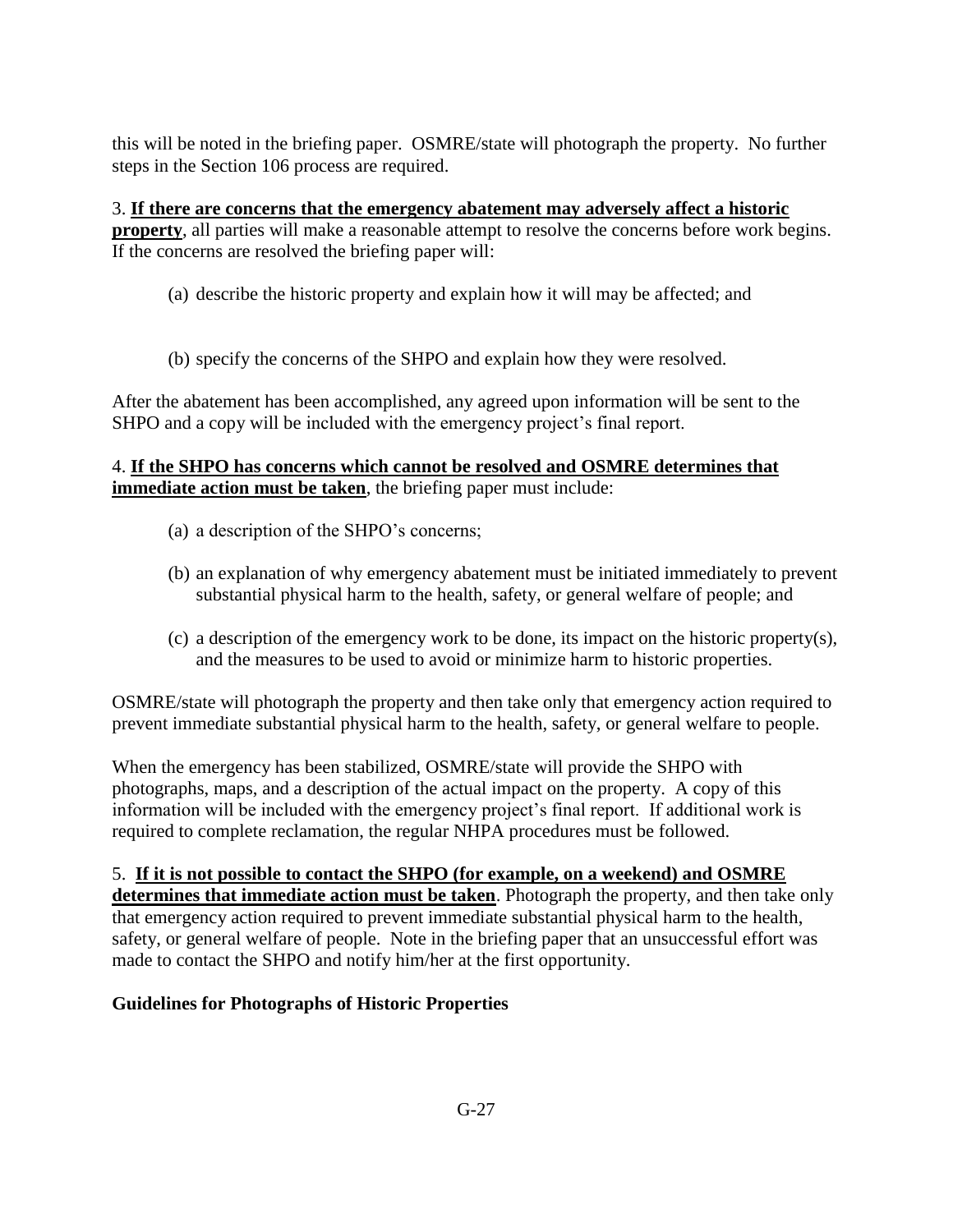It is recommended that the SHPO be contacted beforehand to determine what is required of photographs of historic properties. In lieu of specific guidance from the SHPO, the following guidelines should be followed.

Photograph Type: You may use digital photographs, or color or black and white film. Polaroid type photographs are not acceptable.

#### Buildings or structures:

Environment: Photograph should show the environment in which the property is located.

Exterior: Photographs must include views which show the entire length and/or width of the building or structure. These can be used to identify the style of the building and the type of construction.

Elements: Photographs should show the elements of the building or structure, such as wall and roofs that contain repeated features such as doors, windows and large decorative details. Additional photographs should be taken of the individual features of the elements, such as porches, entryways and large significant decorative aspects. Machinery should be photographed.

Details of the Features: Close-up photographs of unusual windows, doors, and repeated designs and motifs should be taken. Also, include views of typical work methods and materials.

Historic and archeological sites: Photographs should document the condition of the site and present features. If relevant to the evaluation, photographs may also show artifacts that have been recovered from the site. Photographs must show the physical environment and land configuration of the site.

Identification: Identification of photographs should contain the following:

- The name of property/site.
- The location, including the State, county, city and address (if relevant).
- The emergency project name and number.
- The date of photograph.
- The role and negative number.
- Location where the negative is stored.
- A description of what the photograph is showing.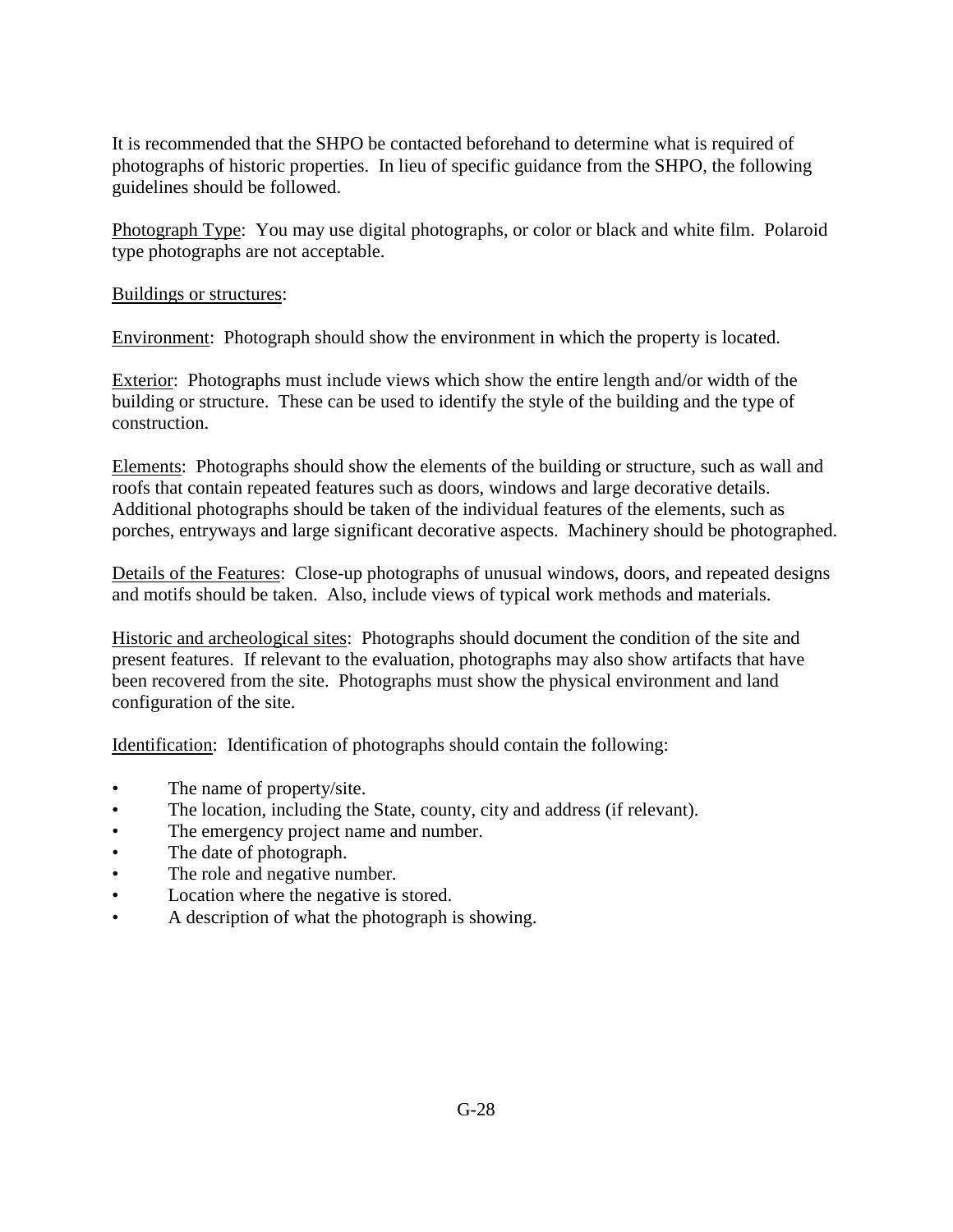## **COMPLAINT INFORMATION GATHERING GUIDE**

- <span id="page-14-0"></span>1. Was there a sudden event? When did it occur, if known?
- 2. Is there a high probability of substantial physical harm to the health, safety, or general welfare of people?
- 3. Does the problem have to be addressed immediately to protect health, safety, or general welfare of people?
- 4. How many people are endangered and to what extent?
- 5. How soon does the problem need to be addressed? (What is the urgency?)
- 6. What is the history of mining in the area?
- 7. If the mining operator is known, does he/she have continuing reclamation responsibility?
- 8. Are there any bonds associated with the disturbed area?
- 9. What is the source of the problem and where is it located?
- 10. How does the problem relate to past coal mining practices?
- 11. Is access to the property safe?
- 12. If needed, have the residents secured alternative housing within the commuting area?
- 13. Have photographs of all aspects of damaged property been taken (including inside of houses).
- 14. Is there a potential for any emergency abatement to impact the environment (NEPA), historic properties (NHPA), public utilities, private water supplies, or water waste disposal systems?
- 15. Does the current problem indicate a seasonal or other periodic (non-random) fluctuation that may change at a later date?
- 16. What can the landowner, mineral owner, and/or municipal agencies do?
- 17. What is the state's or tribe's regular AML program willing to do and when?
- 18. What is the local community willing to do and when?
- 19. What are the utility companies willing to do and when?
- 20. What are other state/tribal and Federal agencies willing to do and when?
- 21. Is an insurance company responsible?
- 22. Was the owner involved in or benefited from mining?
- 23. Are active mines operating in the area?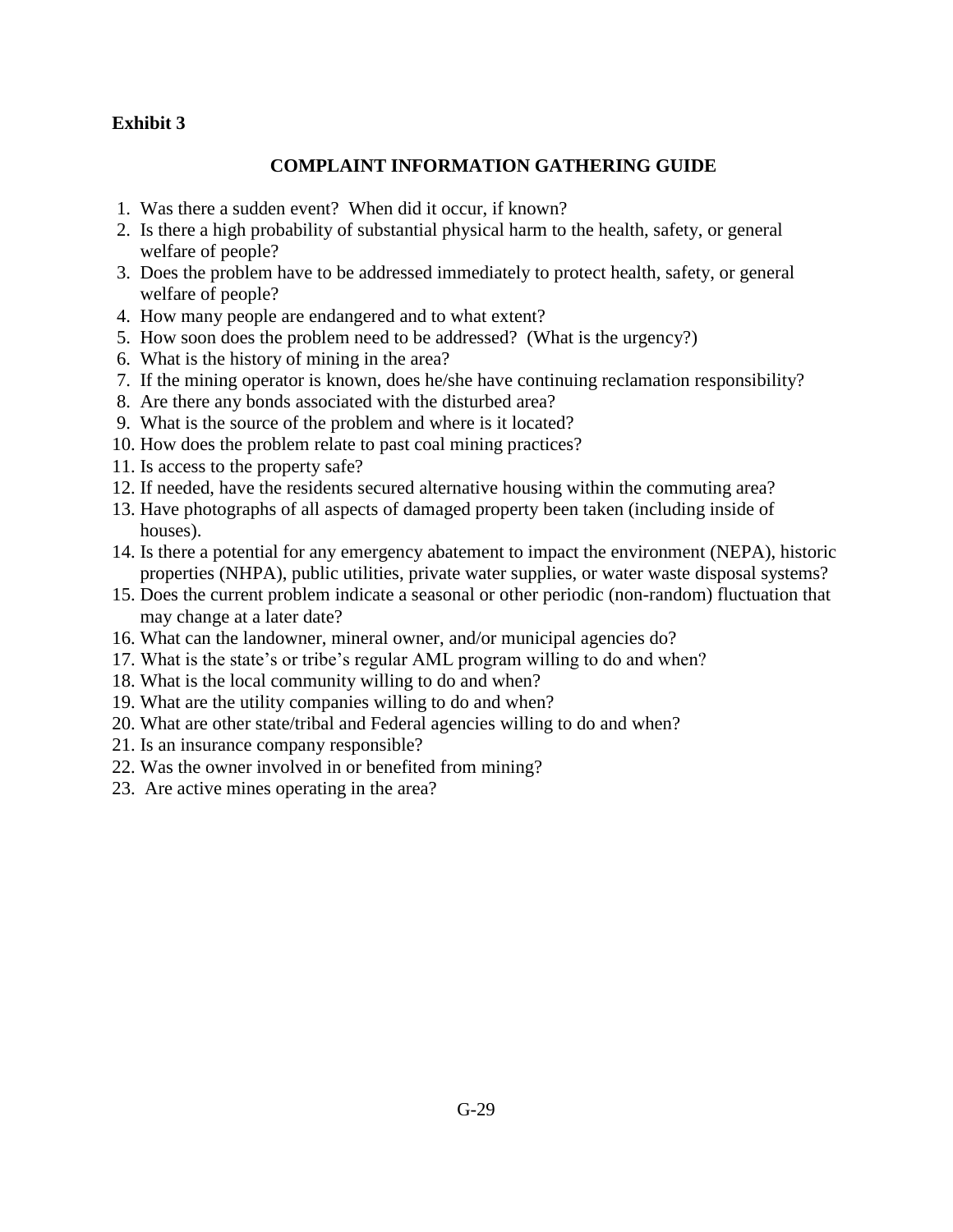## AML COMPLAINT INVESTIGATION

<span id="page-15-0"></span>

| <b>SITE INVESTIGATION</b>                                                               |                |
|-----------------------------------------------------------------------------------------|----------------|
| Date: ________Time: _________ OSMRE Investigators: ______________________________       |                |
|                                                                                         |                |
|                                                                                         |                |
|                                                                                         |                |
| <b>LOCATION OF SITE</b>                                                                 |                |
|                                                                                         |                |
|                                                                                         |                |
|                                                                                         |                |
| <b>AREA MINED</b>                                                                       |                |
|                                                                                         |                |
|                                                                                         | $\text{City:}$ |
| State: _____________________Zip Code: ______________Telephone Number: _________________ |                |
| Permitted Operation: No___ Yes ___ Permit Number(s) ____________________________        |                |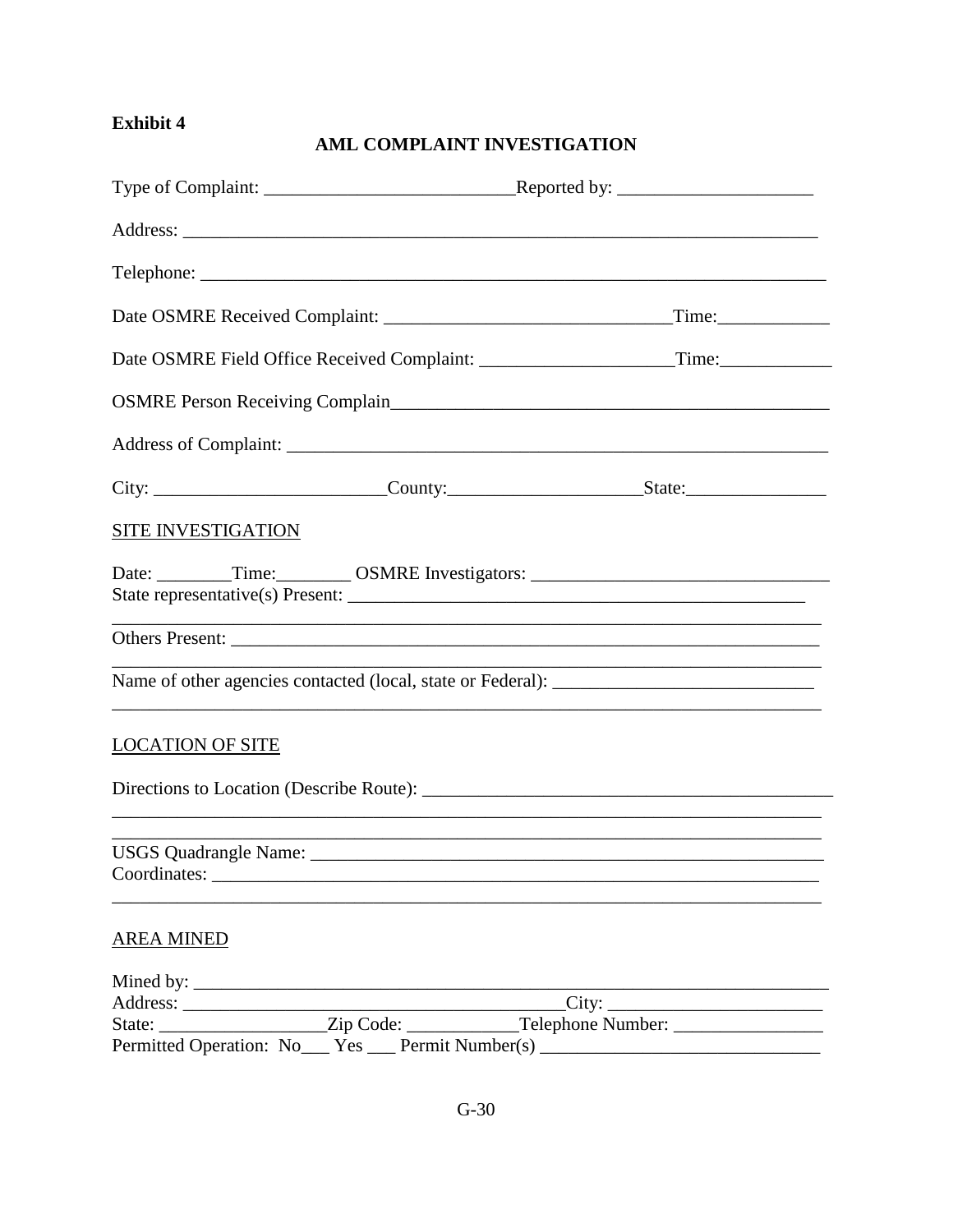| Was the property owner involved in the mining? Yes ___ No____ If yes, explain: _____________________                  |  |
|-----------------------------------------------------------------------------------------------------------------------|--|
|                                                                                                                       |  |
|                                                                                                                       |  |
| Field Elevation: __________________Coal Elevation: ________________Seam Name: _____________________                   |  |
| <b>BOND</b> (Optional)                                                                                                |  |
|                                                                                                                       |  |
|                                                                                                                       |  |
|                                                                                                                       |  |
|                                                                                                                       |  |
| <b>PRESENT OWNERS</b>                                                                                                 |  |
|                                                                                                                       |  |
|                                                                                                                       |  |
|                                                                                                                       |  |
| Mineral Owner's Name:                                                                                                 |  |
|                                                                                                                       |  |
| <b>AFFECTED PARTIES</b>                                                                                               |  |
|                                                                                                                       |  |
|                                                                                                                       |  |
|                                                                                                                       |  |
|                                                                                                                       |  |
|                                                                                                                       |  |
|                                                                                                                       |  |
|                                                                                                                       |  |
|                                                                                                                       |  |
| <b>SITE INFORMATION</b>                                                                                               |  |
| Date problem began or was first noticed:<br><u>Letter and the contract of the problem</u> began or was first noticed: |  |
| Are there any active mining or related activities in or around the area? No____ Yes____                               |  |
|                                                                                                                       |  |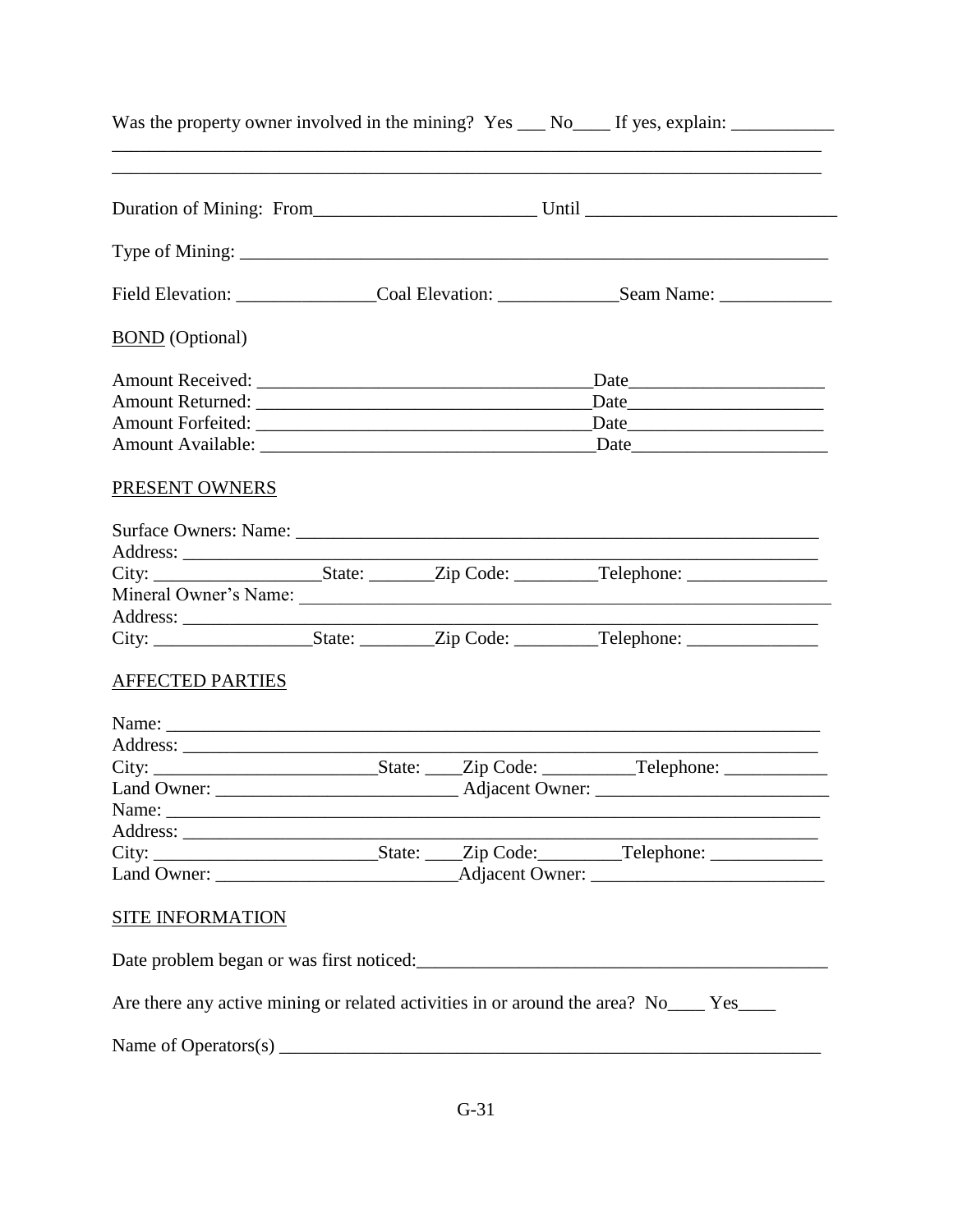| Nature of Problem:                                                                                                                                                                                                                                                                                                                                                                                                                |  | Source of Problem:                                                                                                                                                                                                                     |
|-----------------------------------------------------------------------------------------------------------------------------------------------------------------------------------------------------------------------------------------------------------------------------------------------------------------------------------------------------------------------------------------------------------------------------------|--|----------------------------------------------------------------------------------------------------------------------------------------------------------------------------------------------------------------------------------------|
| Water Discharge                                                                                                                                                                                                                                                                                                                                                                                                                   |  | Underground Mine                                                                                                                                                                                                                       |
| _____ Sedimentation                                                                                                                                                                                                                                                                                                                                                                                                               |  | Surface Mine                                                                                                                                                                                                                           |
| Flooding                                                                                                                                                                                                                                                                                                                                                                                                                          |  | Processing Area                                                                                                                                                                                                                        |
| ____ Air Pollution                                                                                                                                                                                                                                                                                                                                                                                                                |  | _____ Refuse Pile                                                                                                                                                                                                                      |
| ______ Slide                                                                                                                                                                                                                                                                                                                                                                                                                      |  | Treatment Facility                                                                                                                                                                                                                     |
| Void, Shafts, Slope, Entries, etc.                                                                                                                                                                                                                                                                                                                                                                                                |  | $\frac{1}{2}$ Other, Specify $\frac{1}{2}$                                                                                                                                                                                             |
| _____ Mine Fire                                                                                                                                                                                                                                                                                                                                                                                                                   |  |                                                                                                                                                                                                                                        |
| ______ Subsidence                                                                                                                                                                                                                                                                                                                                                                                                                 |  |                                                                                                                                                                                                                                        |
| $\frac{1}{2}$ Other, Specify $\frac{1}{2}$                                                                                                                                                                                                                                                                                                                                                                                        |  |                                                                                                                                                                                                                                        |
| Potentially Affecting:<br>Persons $\ldots$ .<br>$Streams \ldots$ .                                                                                                                                                                                                                                                                                                                                                                |  | Name                                                                                                                                                                                                                                   |
| Public Road                                                                                                                                                                                                                                                                                                                                                                                                                       |  |                                                                                                                                                                                                                                        |
| $\_\_\_\_\$ Housing                                                                                                                                                                                                                                                                                                                                                                                                               |  |                                                                                                                                                                                                                                        |
| $\frac{1}{\sqrt{1-\frac{1}{2}}}\frac{1}{\sqrt{1-\frac{1}{2}}}\frac{1}{\sqrt{1-\frac{1}{2}}}\frac{1}{\sqrt{1-\frac{1}{2}}}\frac{1}{\sqrt{1-\frac{1}{2}}}\frac{1}{\sqrt{1-\frac{1}{2}}}\frac{1}{\sqrt{1-\frac{1}{2}}}\frac{1}{\sqrt{1-\frac{1}{2}}}\frac{1}{\sqrt{1-\frac{1}{2}}}\frac{1}{\sqrt{1-\frac{1}{2}}}\frac{1}{\sqrt{1-\frac{1}{2}}}\frac{1}{\sqrt{1-\frac{1}{2}}}\frac{1}{\sqrt{1-\frac{1}{2}}}\frac{1}{\sqrt{1-\frac{$   |  |                                                                                                                                                                                                                                        |
| $Schools \ldots$                                                                                                                                                                                                                                                                                                                                                                                                                  |  |                                                                                                                                                                                                                                        |
| $\frac{1}{\sqrt{1-\frac{1}{\sqrt{1-\frac{1}{\sqrt{1-\frac{1}{\sqrt{1-\frac{1}{\sqrt{1-\frac{1}{\sqrt{1-\frac{1}{\sqrt{1-\frac{1}{\sqrt{1-\frac{1}{\sqrt{1-\frac{1}{\sqrt{1-\frac{1}{\sqrt{1-\frac{1}{\sqrt{1-\frac{1}{\sqrt{1-\frac{1}{\sqrt{1-\frac{1}{\sqrt{1-\frac{1}{\sqrt{1-\frac{1}{\sqrt{1-\frac{1}{\sqrt{1-\frac{1}{\sqrt{1-\frac{1}{\sqrt{1-\frac{1}{\sqrt{1-\frac{1}{\sqrt{1-\frac{1}{\sqrt{1-\frac{1}{\sqrt{1-\frac{1$ |  |                                                                                                                                                                                                                                        |
|                                                                                                                                                                                                                                                                                                                                                                                                                                   |  |                                                                                                                                                                                                                                        |
|                                                                                                                                                                                                                                                                                                                                                                                                                                   |  |                                                                                                                                                                                                                                        |
|                                                                                                                                                                                                                                                                                                                                                                                                                                   |  | Historic or archeological site(s) Number<br><u>Letter and the contract of the set of the set of the set of the set of the set of the set of the set of the set of the set of the set of the set of the set of the set of the set o</u> |
|                                                                                                                                                                                                                                                                                                                                                                                                                                   |  |                                                                                                                                                                                                                                        |
|                                                                                                                                                                                                                                                                                                                                                                                                                                   |  |                                                                                                                                                                                                                                        |
| NATURE OF PROBLEM                                                                                                                                                                                                                                                                                                                                                                                                                 |  |                                                                                                                                                                                                                                        |
|                                                                                                                                                                                                                                                                                                                                                                                                                                   |  | Describe the problem (details: i.e., size shape; is problem spreading, expanding; first noticed,                                                                                                                                       |
|                                                                                                                                                                                                                                                                                                                                                                                                                                   |  |                                                                                                                                                                                                                                        |
|                                                                                                                                                                                                                                                                                                                                                                                                                                   |  |                                                                                                                                                                                                                                        |

### OTHER INFORMATION

Describe what other information is available and its location (i.e., maps, inspections, etc.):

\_\_\_\_\_\_\_\_\_\_\_\_\_\_\_\_\_\_\_\_\_\_\_\_\_\_\_\_\_\_\_\_\_\_\_\_\_\_\_\_\_\_\_\_\_\_\_\_\_\_\_\_\_\_\_\_\_\_\_\_\_\_\_\_\_\_\_\_\_\_\_\_\_\_\_\_

\_\_\_\_\_\_\_\_\_\_\_\_\_\_\_\_\_\_\_\_\_\_\_\_\_\_\_\_\_\_\_\_\_\_\_\_\_\_\_\_\_\_\_\_\_\_\_\_\_\_\_\_\_\_\_\_\_\_\_\_\_\_\_\_\_\_\_\_\_\_\_\_\_\_\_\_ \_\_\_\_\_\_\_\_\_\_\_\_\_\_\_\_\_\_\_\_\_\_\_\_\_\_\_\_\_\_\_\_\_\_\_\_\_\_\_\_\_\_\_\_\_\_\_\_\_\_\_\_\_\_\_\_\_\_\_\_\_\_\_\_\_\_\_\_\_\_\_\_\_\_\_\_ \_\_\_\_\_\_\_\_\_\_\_\_\_\_\_\_\_\_\_\_\_\_\_\_\_\_\_\_\_\_\_\_\_\_\_\_\_\_\_\_\_\_\_\_\_\_\_\_\_\_\_\_\_\_\_\_\_\_\_\_\_\_\_\_\_\_\_\_\_\_\_\_\_\_\_\_

| <b>ELIGIBIITY</b> (Optional) |  |
|------------------------------|--|
|------------------------------|--|

| <b>State legal officer Notification</b> |         |           |             |  |
|-----------------------------------------|---------|-----------|-------------|--|
| Name:                                   |         |           |             |  |
| Address:                                |         |           |             |  |
| City:                                   | State:  | Zip Code: | _Telephone: |  |
| Method Used                             |         |           |             |  |
| Oral<br>Date                            | Written | Date      |             |  |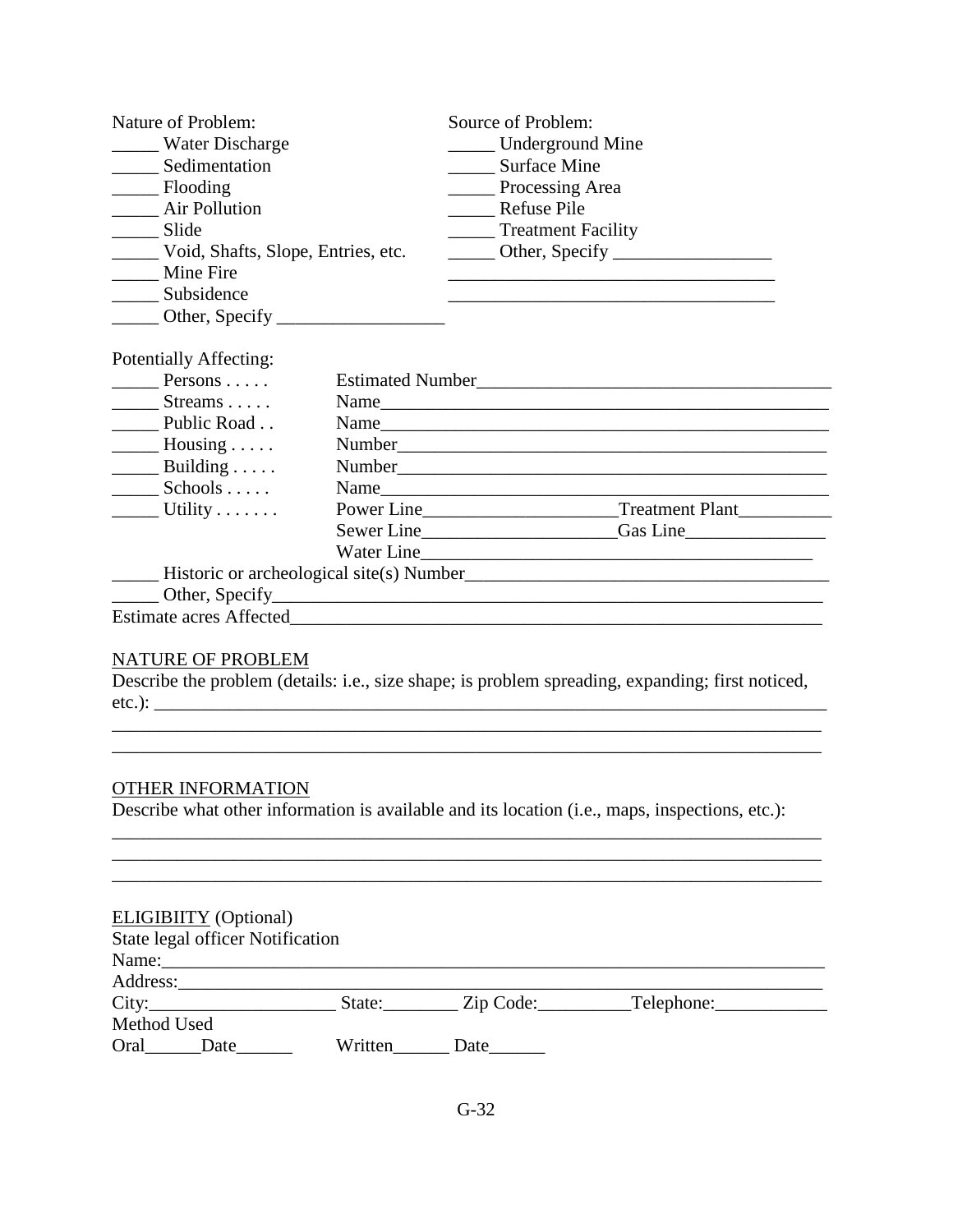| Declaration of Eligibility from state |              |  |
|---------------------------------------|--------------|--|
|                                       |              |  |
|                                       |              |  |
|                                       |              |  |
| Method Used                           |              |  |
| Oral Date                             | Written Date |  |
| Eligible: Yes No Explain              |              |  |
|                                       |              |  |

#### POTENTIAL NEPA PROBLEMS

Note any potential National Environmental Policy Act Related problems. See REG-1, *Handbook on Procedures for Implementing the National Environmental Policy Act (NEPA)*. Actual responsibility for complying with NEPA rests with the RD.

### REMARKS

| Name:      |                                                  |
|------------|--------------------------------------------------|
|            |                                                  |
| City:      | $\text{State:}$ $\qquad \qquad \text{Zip Code:}$ |
| Telephone: |                                                  |